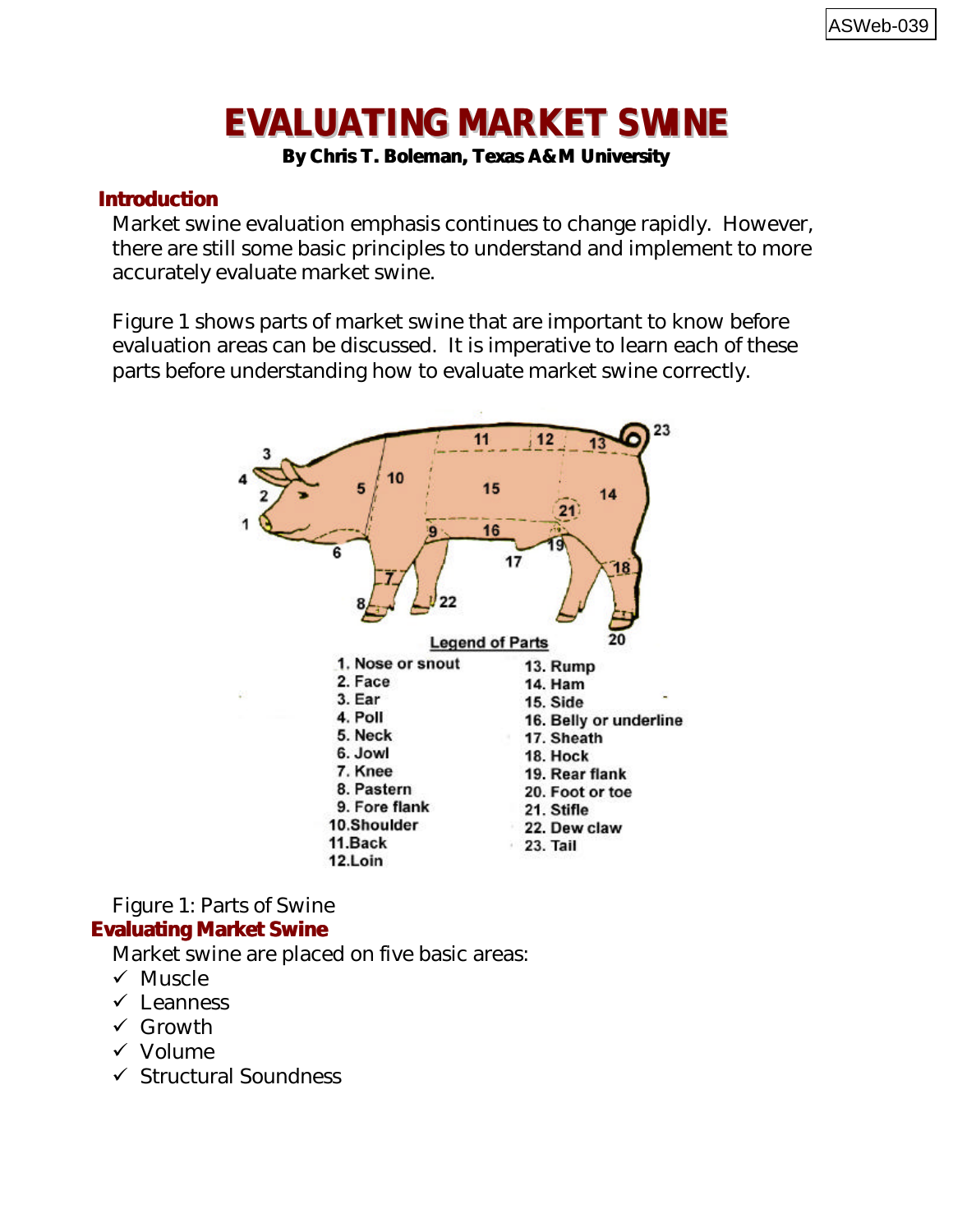#### **Muscle**

Muscle refers to meat or the amount of meat within each individual market swine. Muscle can be evaluated in several areas. When viewing the side, it is important to look for the expression through the shoulder and forearm. However, it is the view from behind and down the top that gives the evaluator the most accurate view. Remember, muscle is bulging and roundish in shape. Thus, when viewing a hog from behind it is imperative to look for these types of shapes down the top, from stifle and throughout all portions of the ham. Figures 2ab and 3ab show two market hogs with distinct muscle pattern differences.



#### **Leanness**

Market swine continue to become leaner and leaner each year. They need to be as lean as they can while maintaining muscle, body volume, growth, and structural soundness. As market swine continue to become genetically leaner, they can sometimes become slower growing due to lack of body volume and because they become too tightly wound in their skeletal design.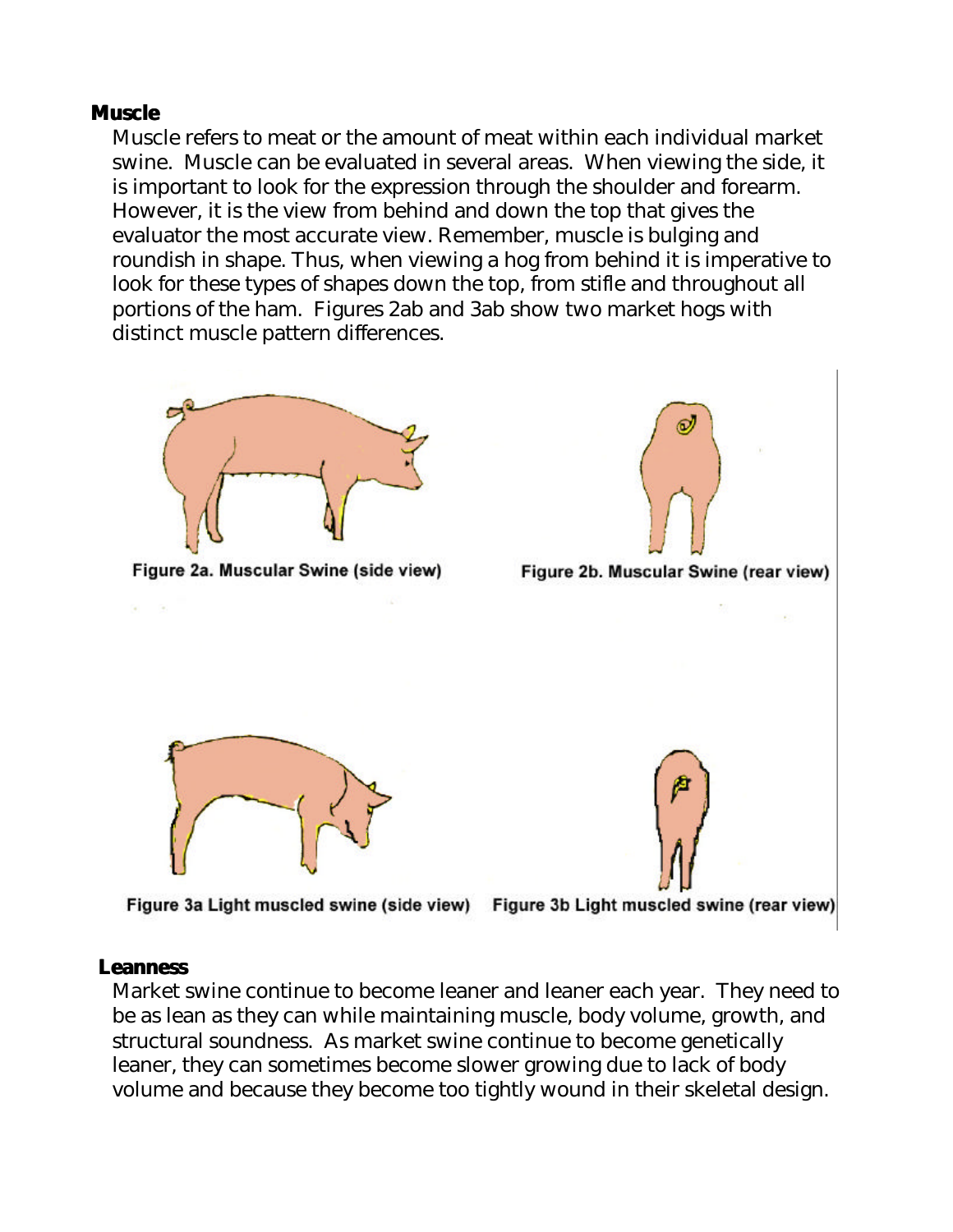Nonetheless, when viewing market swine for leanness, there are many areas to evaluate for fat deposition. These include through the jowl, over the blades, behind the shoulder, along the loin edge, through the lower 1/3 of the body cavity, the flank, and the seam of the ham.

#### **Growth**

Market swine must have the ability to grow. Large statured, big framed, skeletally extended hogs are preferred because they are much more flexible as they increase in weight. In other words, as they increase in total weight, they are not gaining excess fat, but meat instead.

## **Percent Lean**

Using the three above factors one can derive the percent lean formula. Percent lean is currently used to determine prices on live market swine. The higher the percent, the higher the premium each hog can be able to demand when sold for slaughter.

| <b>Factors</b>           | <b>Base</b>           | <b>Adjustments</b>                                                                            |  |  |
|--------------------------|-----------------------|-----------------------------------------------------------------------------------------------|--|--|
| $10th$ Rib Back Fat (BF) | .8 inches             | For every .1 inch above subtract 1%<br>For every .1 inch below add 1%                         |  |  |
| Loin Eye Area (LEA)      | $5.0$ in <sup>2</sup> | For every .1 in <sup>2</sup> above add .2%<br>For every .1 in <sup>2</sup> below subtract .2% |  |  |
| Live Weight (LW)         | 240 lbs               | For every 10 lbs above 240 subtract 2%<br>For every 10 lbs below 240 add .2%                  |  |  |

Percent Lean Factors and Adjustments- Start with a base of 50%

| Example: |                     |  | 50% Base                             |
|----------|---------------------|--|--------------------------------------|
|          | $10th$ Rib Back Fat |  | $1.0 \text{ in.} = -2.0 \text{ BF}$  |
|          | Loin Eye Area       |  | 7.0 in. $= +2.0\%$ LEA               |
|          | Live Weight         |  | $240 \text{ lbs} = 0.0\% \text{ LW}$ |

\*Notice  $10<sup>th</sup>$  rib backfat is the major factor in determining percent lean.